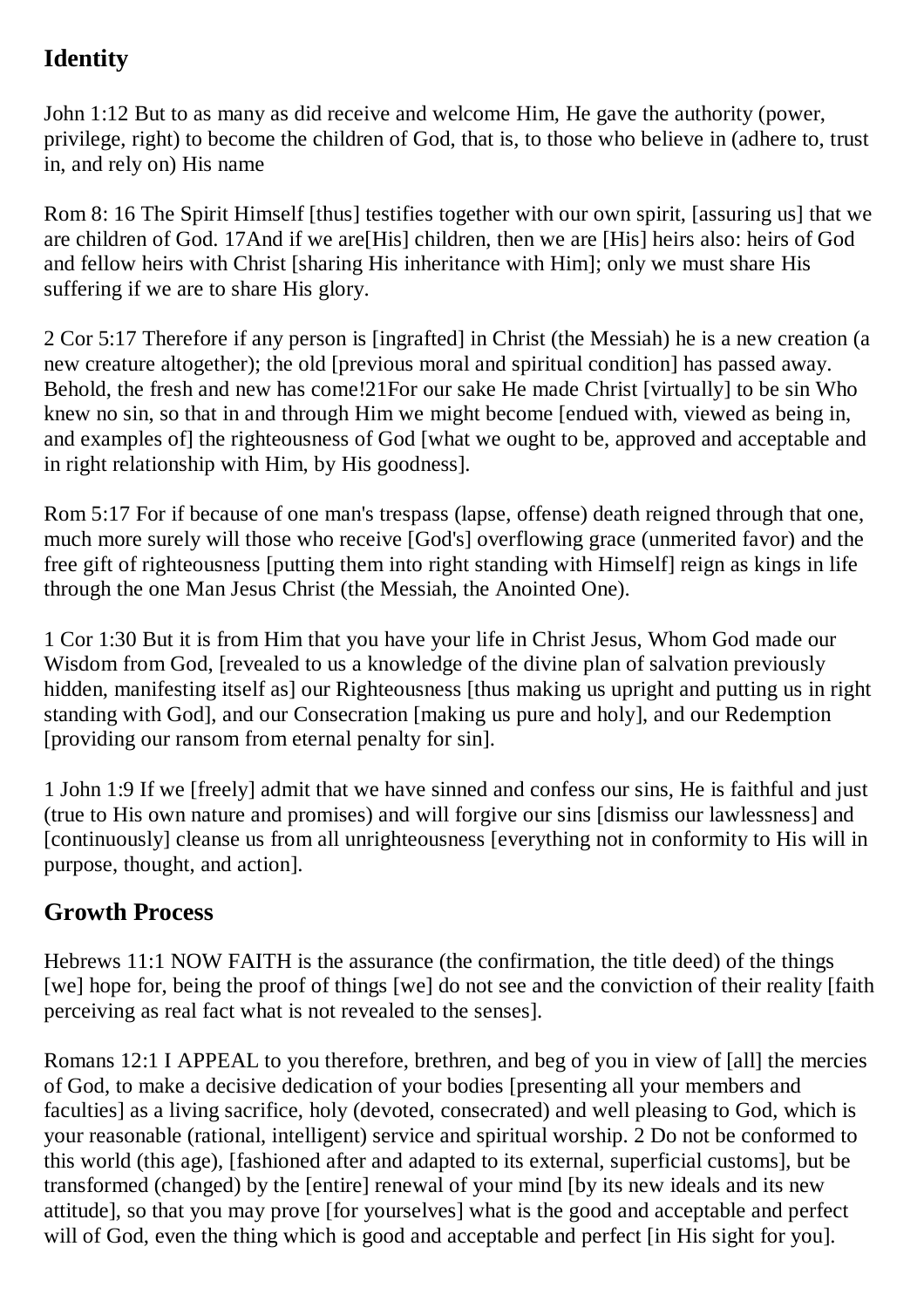James 1:2 Consider it all joy, my brethren, when you encounter various trials,3 knowing that the testing of your faith produces endurance.4 And let endurance have its perfect result, so that you may be perfect and complete, lacking in nothing. 1 Cor 10:13No temptation has overtaken you but such as is common to man; and God is faithful, who will not allow you to be tempted beyond what you are able, but with the temptation will provide the way of escape also, so that you will be able to endure it.

1 John 5:4 For whatever is born of God overcomes the world; and this is the victory that has overcome the world--our faith.

2 Peter 1:3seeing that His divine power has granted to us everything pertaining to life and godliness, through the true knowledge of Him who called us by His own glory and excellence. 4For by these He has granted to us His precious and magnificent promises, so that by them you may become partakers of the divine nature, having escaped the corruption that is in the world by lust.

Matt 7:24 So everyone who hears these words of Mine and acts upon them [obeying them] will be like a sensible (prudent, practical, wise) man who built his house upon the rock.

Mark 11:22 And Jesus, replying, said to them, Have faith in God [constantly].23 Truly I tell you, whoever says to this mountain, Be lifted up and thrown into the sea! and does not doubt at all in his heart but believes that what he says will take place, it will be done for him. 24 For this reason I am telling you, whatever you ask for in prayer, believe (trust and be confident) that it is granted to you, and you will [get it].

Phil 3:12 Not that I have now attained [this ideal], or have already been made perfect, but I press on to lay hold of (grasp) and make my own, that for which Christ Jesus (the Messiah) has laid hold of me and made me His own.

## **Purpose**

Gen 1:28 And God blessed them and said to them, Be fruitful, multiply, and fill the earth, and subdue it [using all its vast resources in the service of God and man];

Eph 2:8 For by grace you have been saved through faith; and that not of yourselves, it is the gift of God;9 not as a result of works, so that no one may boast. 10For we are His workmanship, created in Christ Jesus for good works, which God prepared beforehand so that we would walk in them.

2 Cor 9:8 And God is able to make all grace (every favour and earthly blessing) come to you in abundance, so that you may always and under all circumstances and whatever the need be selfsufficient [possessing enough to require no aid or support and furnished in abundance for every good work and charitable donation].

Phil 4:13 I have strength for all things in Christ Who empowers me [I am ready for anything and equal to anything through Him Who infuses inner strength into me; I am self-sufficient in Christ's sufficiency].